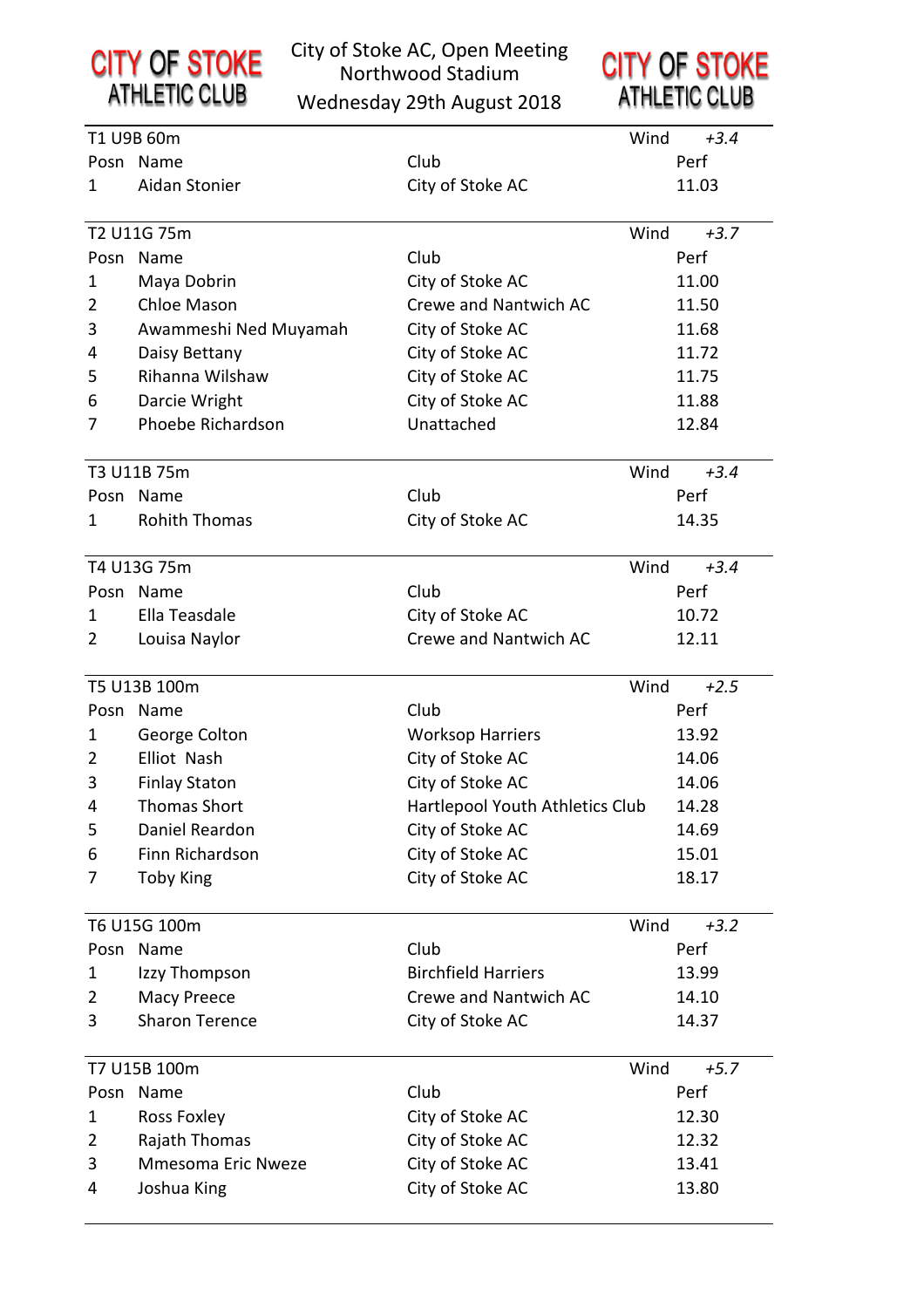

### City of Stoke AC, Open Meeting Northwood Stadium

**CITY OF STOKE**<br>ATHLETIC CLUB

Wednesday 29th August 2018

|   | T8 U17W 100m          |                       | Wind  | $+3.2$ |
|---|-----------------------|-----------------------|-------|--------|
|   | Posn Name             | Club                  |       | Perf   |
| 1 | <b>Sydney Davies</b>  | Cannock & Stafford AC | 13.28 |        |
|   | T11 U17M 100m         |                       | Wind  | $+2.8$ |
|   | Posn Name             | Club                  |       | Perf   |
| 1 | Max Millerchip        | Shrewsbury AC         |       | 11.42  |
| 2 | Jake Sisson           | Charnwood AC          |       | 11.74  |
| 3 | Haziq Hussain         | City of Stoke AC      |       | 11.83  |
| 4 | Ross Goode            | Cannock & Stafford AC |       | 11.97  |
| 5 | Daniel Holdcroft      | City of Stoke AC      |       | 12.29  |
| 6 | David Naylor          | Crewe and Nantwich AC |       | 12.44  |
|   | T9 U20W 100m          |                       | Wind  | $+3.2$ |
|   | Posn Name             | Club                  |       | Perf   |
| 1 | Charlotte Jones       | Charnwood AC          |       | 12.80  |
|   | T12 SenM 100m         |                       | Wind  | $+2.8$ |
|   | Posn Name             | Club                  |       | Perf   |
| 1 | Liam McGivern         | Wrexham AC            |       | 11.31  |
|   | T13 U11G 150m         |                       | Wind  | $+3.6$ |
|   | Posn Name             | Club                  |       | Perf   |
| 1 | Chloe Mason           | Crewe and Nantwich AC |       | 22.77  |
| 2 | Rihanna Wilshaw       | City of Stoke AC      |       | 23.71  |
| 3 | Alarna Holdcroft      | City of Stoke AC      |       | 24.05  |
| 4 | Awammeshi Ned Muyamah | City of Stoke AC      |       | 24.29  |
| 5 | Darcie Wright         | City of Stoke AC      |       | 25.28  |
|   | T14 U11B 150m         |                       | Wind  | $+3.6$ |
|   | Posn Name             | Club                  |       | Perf   |
| 1 | <b>Rohith Thomas</b>  | City of Stoke AC      |       | 29.36  |
|   | T15 U13G 150m         |                       | Wind  | $+1.1$ |
|   | Posn Name             | Club                  |       | Perf   |
| 1 | Ella Teasdale         | City of Stoke AC      |       | 21.28  |
| 2 | Lucy Salter           | Crewe and Nantwich AC |       | 22.29  |
| 3 | Ciara Barker          | City of Stoke AC      |       | 23.03  |
| 4 | <b>Hattie Holding</b> | City of Stoke AC      |       | 25.58  |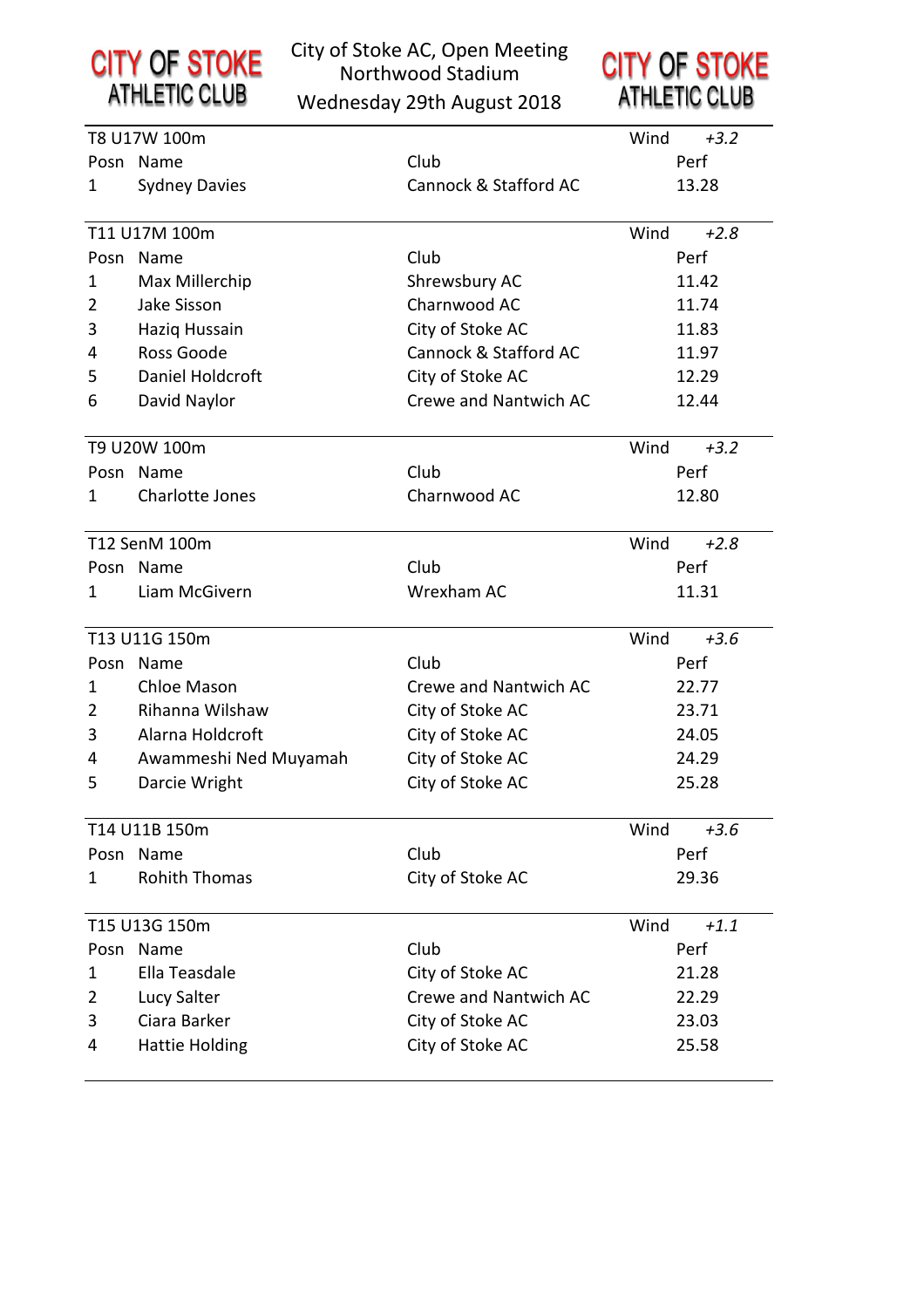

### City of Stoke AC, Open Meeting Northwood Stadium

Wednesday 29th August 2018



|                | T16 U13B 200m             | Wind                                      | $+4.5$  |  |
|----------------|---------------------------|-------------------------------------------|---------|--|
|                | Posn Name                 | Club                                      | Perf    |  |
| 1              | Sam Haines                | Ivanhoe Robins Junior Athletics Clu 28.35 |         |  |
| $\overline{2}$ | Elliot Nash               | City of Stoke AC                          | 29.05   |  |
| 3              | <b>Finlay Staton</b>      | City of Stoke AC                          | 29.27   |  |
| 4              | <b>Thomas Short</b>       | Hartlepool Youth Athletics Club           | 31.37   |  |
| 5              | <b>Toby King</b>          | City of Stoke AC                          | 39.68   |  |
|                |                           |                                           |         |  |
|                | T18 U15G 200m             | Wind                                      | $+1.8$  |  |
|                | Posn Name                 | Club                                      | Perf    |  |
| 1              | Rosella Togo              | <b>Bury AC</b>                            | 28.38   |  |
| 2              | Izzy Thompson             | <b>Birchfield Harriers</b>                | 29.27   |  |
| 3              | <b>Heather Law</b>        | Cannock & Stafford AC                     | 30.89   |  |
| 4              | <b>Sharon Terence</b>     | City of Stoke AC                          | 31.20   |  |
| 5              | Chidalu Joieric Nweze     | City of Stoke AC                          | 33.08   |  |
|                |                           |                                           |         |  |
|                | T17 U15B 200m             | Wind                                      | $+2.1$  |  |
|                | Posn Name                 | Club                                      | Perf    |  |
| 1              | <b>Ross Foxley</b>        | City of Stoke AC                          | 25.35   |  |
| $\overline{2}$ | Rajath Thomas             | City of Stoke AC                          | 25.94   |  |
| 3              | <b>Thomas Manton</b>      | <b>Stockport Harriers &amp; AC</b>        | 26.61   |  |
| 4              | Joshua King               | City of Stoke AC                          | 29.34   |  |
|                | T19 U17W 200m             | Wind                                      | $+1.8$  |  |
|                | Posn Name                 | Club                                      | Perf    |  |
| 1              | Sian Dale                 | City of Stoke AC                          | 28.02   |  |
| 2              | Camille Hargreaves        | City of Stoke AC                          | 31.34   |  |
|                |                           |                                           |         |  |
|                | T20 U17M 200m             | Wind                                      | $+1.2$  |  |
| Posn           | Name                      | Club                                      | Perf    |  |
| 1              | Max Millerchip            | Shrewsbury AC                             | 23.44   |  |
| $\overline{2}$ | Ross Goode                | Cannock & Stafford AC                     | 24.58   |  |
| 3              | Haziq Hussain             | City of Stoke AC                          | 24.92   |  |
| 4              | David Naylor              | Crewe and Nantwich AC                     | 25.37   |  |
| 5              | Daniel Holdcroft          | City of Stoke AC                          | 25.86   |  |
|                |                           |                                           |         |  |
|                | T24 SenM 200m             | Wind                                      | $+1.2$  |  |
|                | Posn Name                 | Club                                      | Perf    |  |
| 1              | Liam McGivern             | Wrexham AC                                | 22.79   |  |
| 2              | Paul Edwards              | Cannock & Stafford AC                     | 27.67   |  |
|                |                           |                                           |         |  |
|                | T25 U9G 600m<br>Posn Name | Club                                      | Perf    |  |
|                |                           |                                           |         |  |
| 1              | Isla Holding              | City of Stoke AC                          | 2:27.40 |  |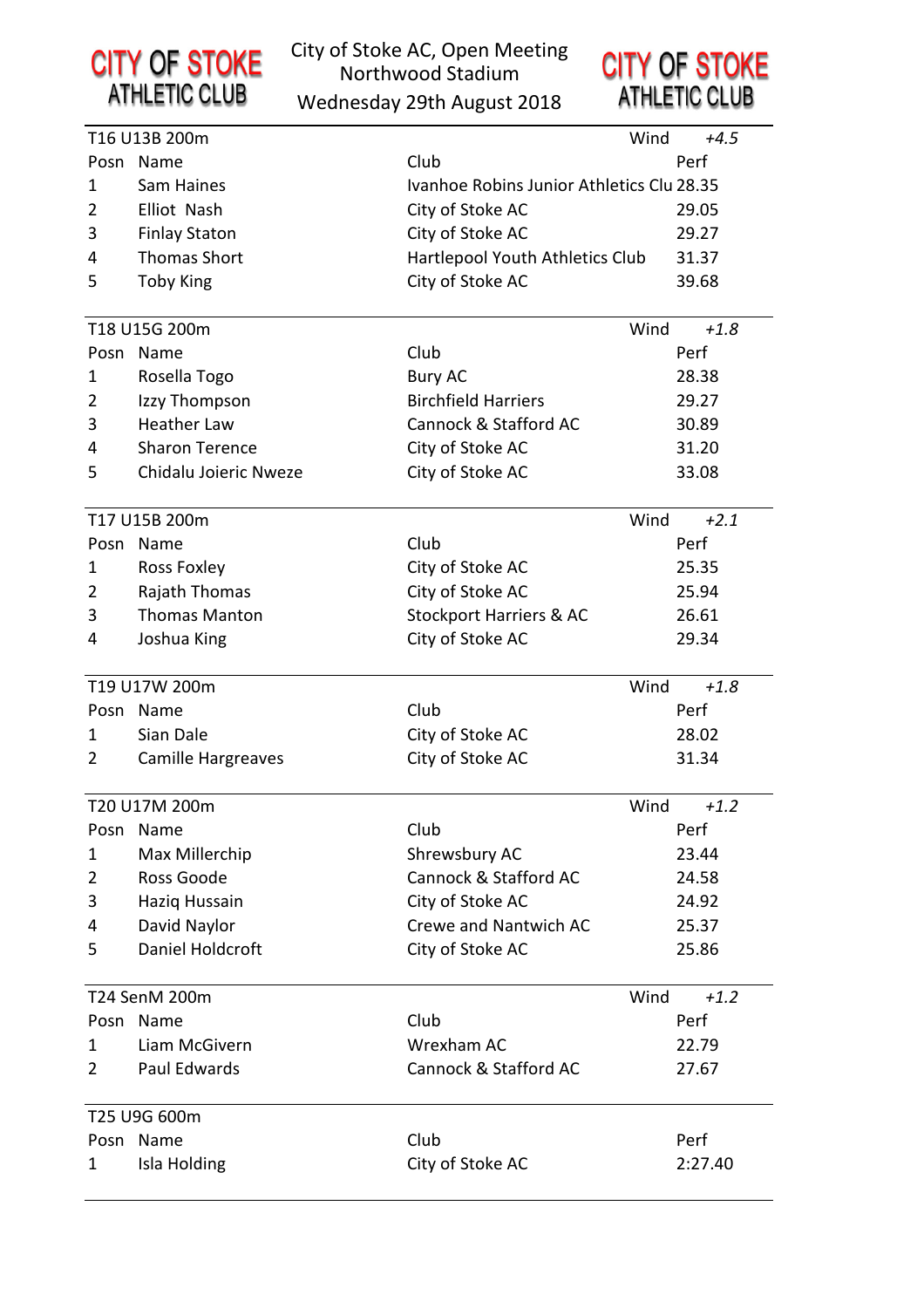|                | <b>CITY OF STOKE</b><br><b>ATHLETIC CLUB</b> | City of Stoke AC, Open Meeting<br>Northwood Stadium<br>Wednesday 29th August 2018 | <b>CITY OF STOKE</b><br><b>ATHLETIC CLUB</b> |
|----------------|----------------------------------------------|-----------------------------------------------------------------------------------|----------------------------------------------|
|                | T26 U11G 600m                                |                                                                                   |                                              |
|                | Posn Name                                    | Club                                                                              | Perf                                         |
| 1              | Maya Dobrin                                  | City of Stoke AC                                                                  | 2:02.05                                      |
| $\overline{2}$ | Alarna Holdcroft                             | City of Stoke AC                                                                  | 2:09.60                                      |
| 3              | Ellie Walchester                             | City of Stoke AC                                                                  | 2:24.25                                      |
| 4              | Daisy Bettany                                | City of Stoke AC                                                                  | 2:26.98                                      |
| 5              | Claudia De Stefano                           | City of Stoke AC                                                                  | 2:38.38                                      |
|                | T27 U9B 600m                                 |                                                                                   |                                              |
|                | Posn Name                                    | Club                                                                              | Perf                                         |
| 1              | Aidan Stonier                                | City of Stoke AC                                                                  | 2:20.55                                      |
|                | T29 U15G 300m                                |                                                                                   |                                              |
|                | Posn Name                                    | Club                                                                              | Perf                                         |
| 1.             | <b>Grace Gibson</b>                          | <b>Bury AC</b>                                                                    | 47.47                                        |
|                | T30 U17W 300m                                |                                                                                   |                                              |
|                | Posn Name                                    | Club                                                                              | Perf                                         |
| 1              | <b>Sydney Davies</b>                         | Cannock & Stafford AC                                                             | 45.11                                        |
|                | T31 U15B 300m                                |                                                                                   |                                              |
|                | Posn Name                                    | Club                                                                              | Perf                                         |
| 1              | Thomas Lee Norcop                            | City of Stoke AC                                                                  | 41.16                                        |
| $\overline{2}$ | Rajath Thomas                                | City of Stoke AC                                                                  | 42.02                                        |
| 3              | Mmesoma Eric Nweze                           | City of Stoke AC                                                                  | 45.64                                        |
|                | T32 U20W 400m                                |                                                                                   |                                              |
|                | Posn Name                                    | Club                                                                              | Perf                                         |
| 1.             | <b>Iris Davies</b>                           | Cannock & Stafford AC                                                             | 67.31                                        |
|                | T35 SenM 400m                                |                                                                                   |                                              |
|                | Posn Name                                    | Club                                                                              | Perf                                         |
| 1              | Joey Courchene                               | City of Stoke AC                                                                  | 74.94                                        |
| 2              | <b>Alison Dale</b>                           | <b>Bury AC</b>                                                                    | 77.35                                        |
|                | T36 U13G 800m                                |                                                                                   |                                              |
|                | Posn Name                                    | Club                                                                              | Perf                                         |
| 1              | Ciara Barker                                 | City of Stoke AC                                                                  | 2:56.03                                      |
| $\overline{2}$ | <b>Scarlett Lowe</b>                         | City of Stoke AC                                                                  | 2:59.91                                      |
|                | T37 U15G 800m                                |                                                                                   |                                              |
|                | Posn Name                                    | Club                                                                              | Perf                                         |
| 1              | Millie Holding                               | City of Stoke AC                                                                  | 2:35.50                                      |
| $\overline{2}$ | Elsa Buchanan                                | Royal Sutton Coldfield AC                                                         | 2:37.77                                      |
| 3              | Zara Buchanan                                | Royal Sutton Coldfield AC                                                         | 2:38.83                                      |
| 4              | Abigail Jones                                | City of Stoke AC                                                                  | 2:49.29                                      |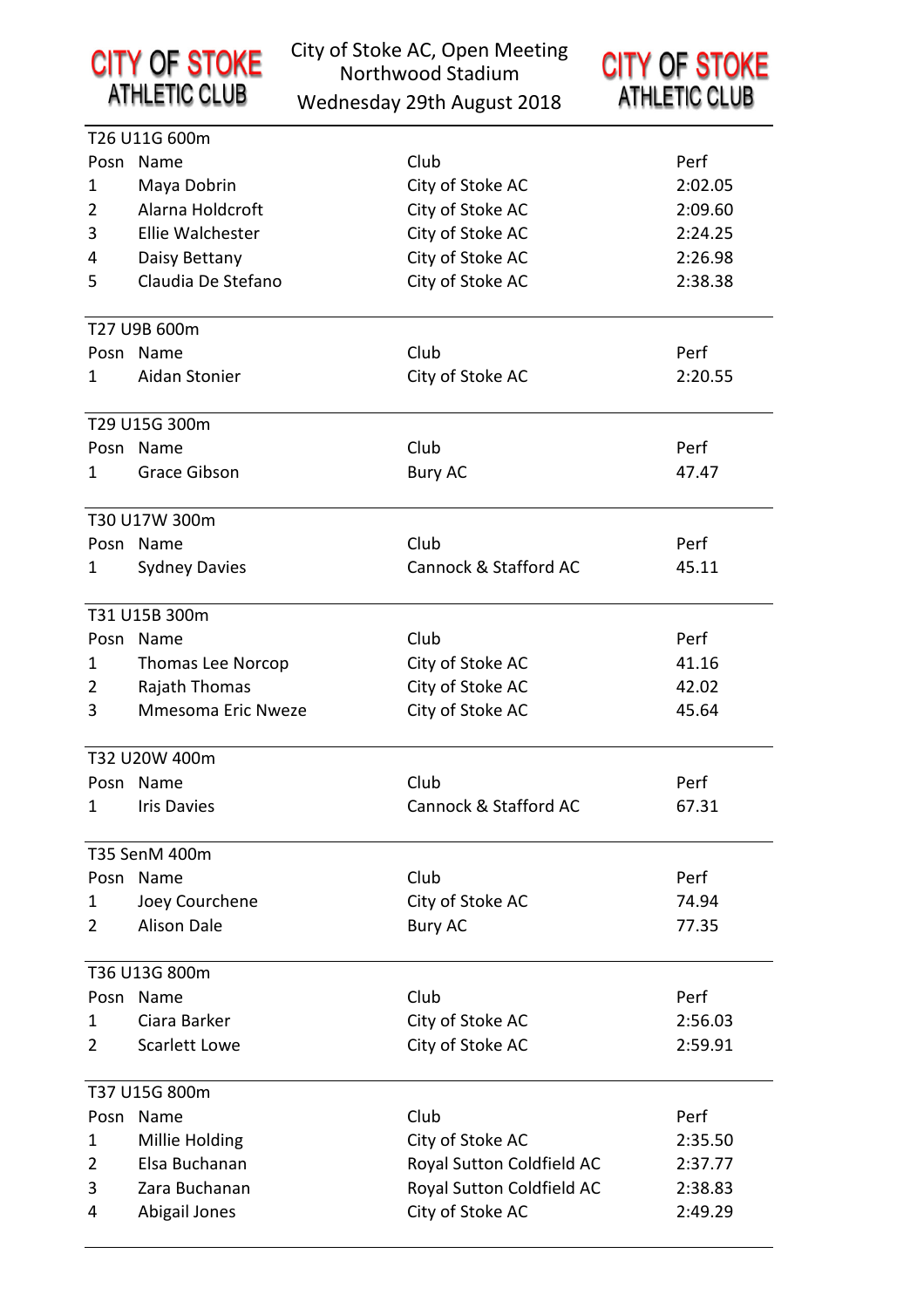

City of Stoke AC, Open Meeting Northwood Stadium

Wednesday 29th August 2018

|                | T38 U13B 800m          |                                             |         |
|----------------|------------------------|---------------------------------------------|---------|
|                | Posn Name              | Club                                        | Perf    |
| $\mathbf{1}$   | Sam Haines             | Ivanhoe Robins Junior Athletics Clu 2:32.15 |         |
| 2              | Jack Kinrade           | Shrewsbury AC                               | 2:37.75 |
| 3              | Freddie Allwood        | Shrewsbury AC                               | 2:54.18 |
|                |                        |                                             |         |
|                | T39 U15B 800m          |                                             |         |
|                | Posn Name              | Club                                        | Perf    |
| 1              | <b>Thomas Manton</b>   | <b>Stockport Harriers &amp; AC</b>          | 2:15.70 |
| 2              | Fynn Churton           | City of Stoke AC                            | 2:23.92 |
|                | T40 U17W 800m          |                                             |         |
|                | Posn Name              | Club                                        | Perf    |
| 1              | <b>Scarlett Cotton</b> | <b>Newcastle Staffs AC</b>                  | 2:38.79 |
|                | T41 U20W 800m          |                                             |         |
|                | Posn Name              | Club                                        | Perf    |
| 1              | Alexandra Oakley       | <b>Newcastle Staffs AC</b>                  | 2:32.87 |
| $\overline{2}$ | <b>Iris Davies</b>     | Cannock & Stafford AC                       | 2:37.31 |
|                |                        |                                             |         |
|                | T42 U17M 800m          |                                             |         |
|                | Posn Name              | Club                                        | Perf    |
| 1              | Jack Shorten           | <b>Burton AC</b>                            | 2:14.75 |
|                | T43 U20M 800m          |                                             |         |
|                | Posn Name              | Club                                        | Perf    |
| 1              | Jordan Thomas          | City of Stoke AC                            | 2:17.94 |
|                |                        |                                             |         |
|                | T44 SenM 800m          |                                             |         |
|                | Posn Name              | Club                                        | Perf    |
| 1              | Joey Courchene         | City of Stoke AC                            | 3:00.33 |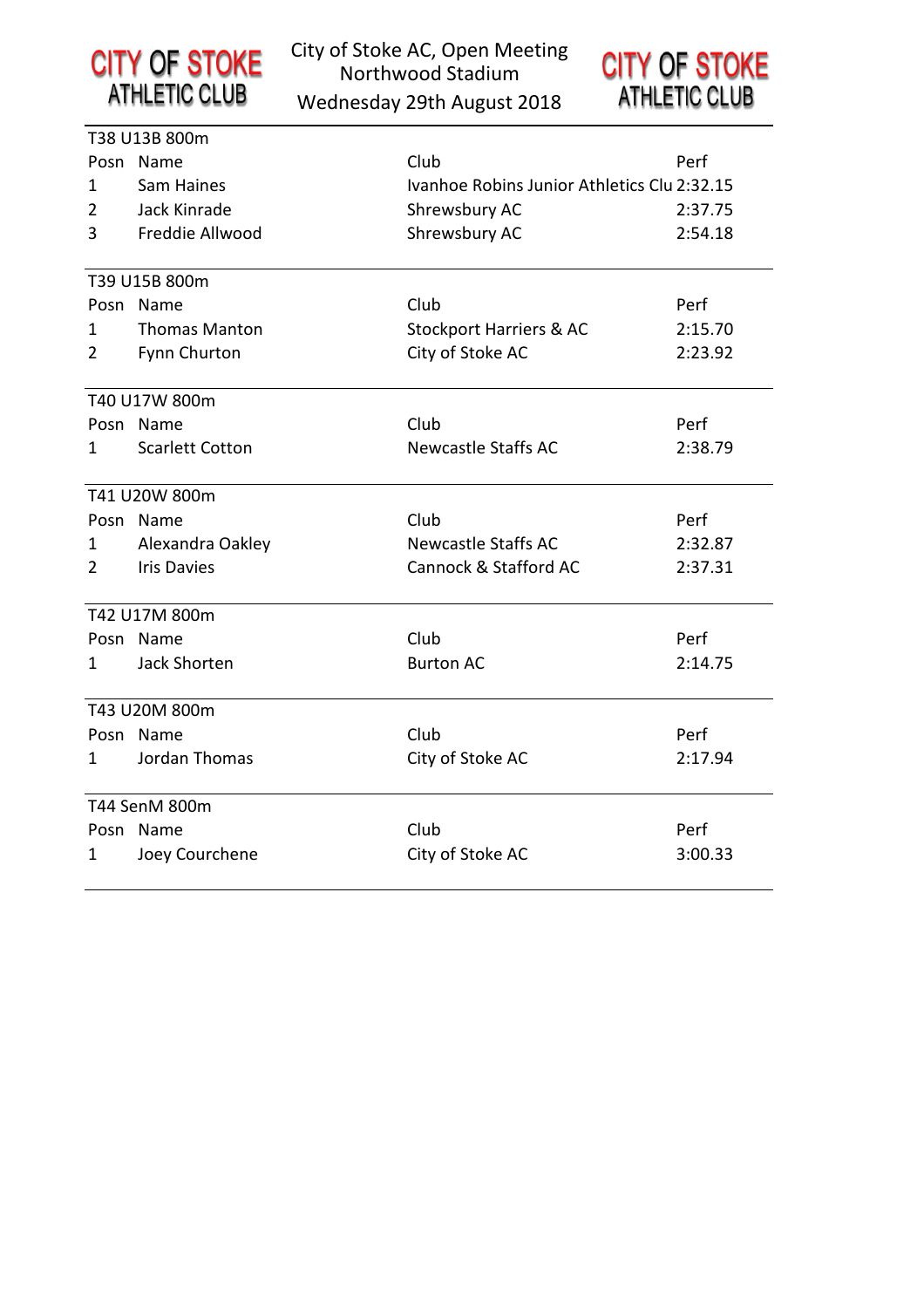

|                | F1 U15G Hammer 3 Kg        |                            |           |
|----------------|----------------------------|----------------------------|-----------|
| Pos            | Name                       | Club                       | Perf      |
| 1              | Rosella Togo               | <b>Bury AC</b>             | 16.51     |
|                | F2 U17W Hammer 3 Kg        |                            |           |
| Pos            | Name                       | Club                       | Perf      |
| 1              | Lily-may Pursey            | Rugby & Northampton AC     | 39.51     |
| $\overline{2}$ | Jessica Lear               | <b>Burton AC</b>           | 30.58     |
|                | F3 U20W Hammer 4 Kg        |                            |           |
| Pos            | Name                       | Club                       | Perf      |
| 1              | <b>Charlotte Stuchbury</b> | Wigan & District H & AC    | 44.62     |
|                | F4 SenW Hammer 4 Kg        |                            |           |
| Pos            | Name                       | Club                       | Perf      |
| 1              | Patricia Higgins           | Shrewsbury AC              | 21.49     |
|                | Nicola Long                | <b>Burton AC</b>           | <b>NM</b> |
|                | F6 U17M Hammer 5 Kg        |                            |           |
| Pos            | Name                       | Club                       | Perf      |
| 1              | Jack Turner                | Cannock & Stafford AC      | 55.38     |
|                | F7 SenM Hammer 7.26 Kg     |                            |           |
| Pos            | Name                       | Club                       | Perf      |
| 1              | Daniel Upton               | <b>Trafford AC</b>         | 29.12     |
|                | F8 U13G Shot 2.72Kg        |                            |           |
| Pos            | Name                       | Club                       | Perf      |
| 1              | <b>Isabelle Fellows</b>    | Chesterfield & District AC | 6.58      |
| $\overline{2}$ | Lucy Salter                | Crewe and Nantwich AC      | 4.86      |
|                | F9 U13B Shot 3Kg           |                            |           |
| Pos            | Name                       | Club                       | Perf      |
| 1              | Ethan Pender               | Crewe and Nantwich AC      | 7.75      |
| $\overline{2}$ | Joseph Nash                | City of Stoke AC           | 7.70      |
|                | F10 U20W Shot 4Kg          |                            |           |
| Pos            | Name                       | Club                       | Perf      |
| 1              | Aimee Fellows              | Chesterfield & District AC | 9.27      |
|                | F11 U15B Shot 4Kg          |                            |           |
| Pos            | Name                       | Club                       | Perf      |
| 1              | Ross Foxley                | City of Stoke AC           | 11.08     |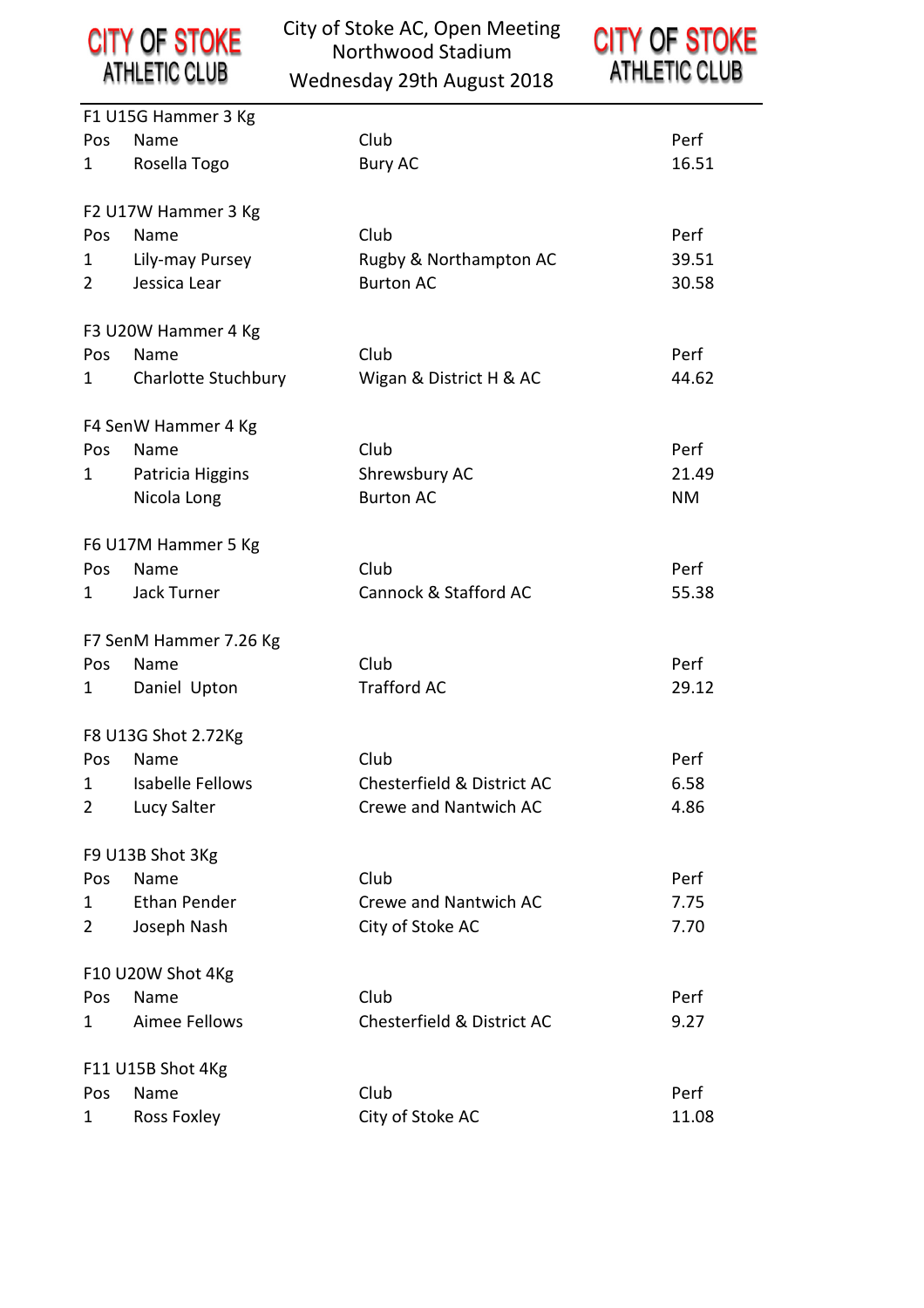City of Stoke AC, Open Meeting **CITY OF STOKE**<br>ATHLETIC CLUB Northwood Stadium Wednesday 29th August 2018

|                | F12 U17M Shot 5Kg      |                                     |           |
|----------------|------------------------|-------------------------------------|-----------|
| Pos            | Name                   | Club                                | Perf      |
| 1              | <b>Oliver Yeomans</b>  | City of Stoke AC                    | 10.68     |
| 2              | Jake Sisson            | Charnwood AC                        | 10.24     |
| 3              | Owen Sproston          | City of Stoke AC                    | 9.19      |
|                |                        |                                     |           |
|                | F13 U20M Shot 6Kg      |                                     |           |
| Pos            | Name                   | Club                                | Perf      |
| 1              | Mathew Bryce           | <b>Witney Road Runners</b>          | 9.97      |
| $\overline{2}$ | Kamili Bell            | <b>Bury AC</b>                      | 8.40      |
|                | F14 SenM Shot 7.26Kg   |                                     |           |
| Pos            | Name                   | Club                                | Perf      |
| 1              | Daniel Upton           | <b>Trafford AC</b>                  | 11.98     |
| 2              | <b>Hugh Williams</b>   | Woodford Green AC With Essex Ladies | 11.70     |
| 3              | Christopher Kay        | Leicester Coritanian AC             | 10.81     |
| 4              | John Watts (Vets 4Kg)  | Northern Masters AC                 | 10.03     |
| 5              | <b>Alison Dale</b>     | <b>Bury AC</b>                      | 6.98      |
|                |                        |                                     |           |
|                | F15 U15G Pole Vault    |                                     |           |
| Pos            | Name                   | Club                                | Perf      |
| 1              | <b>Emily Sherriff</b>  | <b>Notts AC</b>                     | 2.00      |
| 2              | Rose Harvey            | City of Stoke AC                    | 1.70      |
| 3              | Ellie-jade Oliver      | City of Stoke AC                    | 1.60      |
|                | F16 U20W Pole Vault    |                                     |           |
| Pos            | Name                   | Club                                | Perf      |
| 1              | Imogen Smith           | <b>Birchfield Harriers</b>          | 3.62      |
| 2              | Cara Brown             | Cannock & Stafford AC               | 2.50      |
|                | F17 SenW Pole Vault    |                                     |           |
| Pos            | Name                   | Club                                | Perf      |
| 1              | <b>Hayley Mills</b>    | <b>Notts AC</b>                     | 3.62      |
|                | F18 U15B Pole Vault    |                                     |           |
| Pos            | Name                   | Club                                | Perf      |
| 1              | Zack Michalowski       | Charnwood AC                        | 2.00      |
|                | Luca Michalowski       | Charnwood AC                        | <b>NM</b> |
|                |                        |                                     |           |
|                | F19 U20M Pole Vault    |                                     |           |
| Pos.           | Name                   | Club                                | Perf      |
| 1              | <b>Thomas Benfield</b> | <b>Burton AC</b>                    | 3.30      |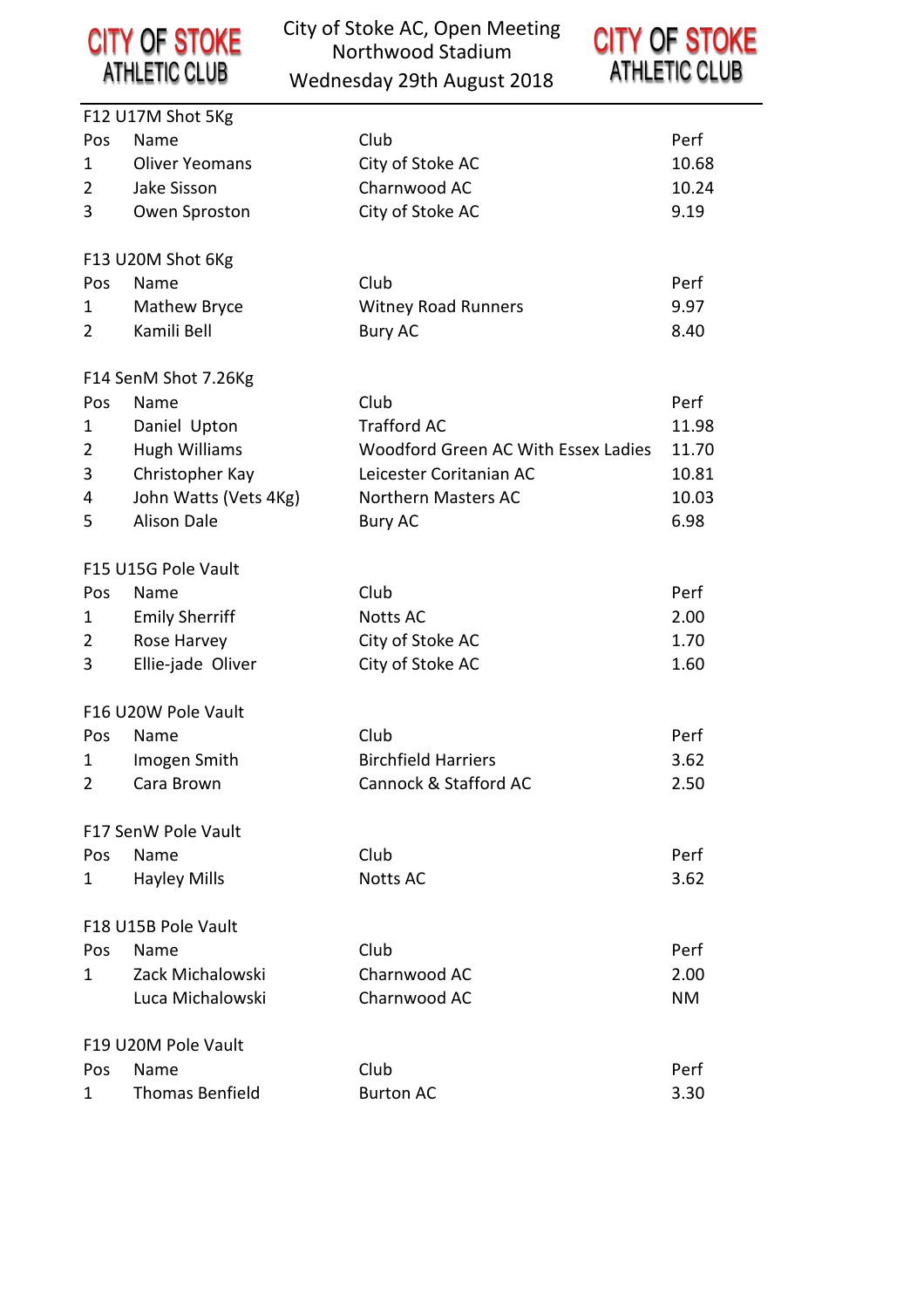

|                | F20 U11G Long Jump          |                         |      |
|----------------|-----------------------------|-------------------------|------|
| Pos            | Name                        | Club                    | Perf |
| 1              | Chloe Mason                 | Crewe and Nantwich AC   | 4.11 |
| 2              | Maya Dobrin                 | City of Stoke AC        | 3.31 |
| 3              | Rihanna Wilshaw             | City of Stoke AC        | 3.25 |
|                | F21 U13G Long Jump          |                         |      |
| Pos            | Name                        | Club                    | Perf |
| 1              | Lucy Salter                 | Crewe and Nantwich AC   | 4.16 |
| $\overline{2}$ | Ella Teasdale               | City of Stoke AC        | 3.75 |
|                | F22 U15G Long Jump          |                         |      |
| Pos            | Name                        | Club                    | Perf |
| 1              | Grace Gibson                | <b>Bury AC</b>          | 3.73 |
|                | F23 U17W Long Jump          |                         |      |
| Pos            | Name                        | Club                    | Perf |
| 1              | Megan Shields               | City of Stoke AC        | 4.91 |
| $\overline{2}$ | Lucy Faulkner               | City of Stoke AC        | 4.38 |
| 3              | <b>Charlotte Faulkner</b>   | City of Stoke AC        | 4.34 |
| 4              | Camille Hargreaves          | City of Stoke AC        | 4.16 |
|                | F24 SenW Long Jump          |                         |      |
| Pos            | Name                        | Club                    | Perf |
| 1              | <b>Hayley Mills</b>         | <b>Notts AC</b>         | 5.16 |
|                | F25 U13B Long Jump          |                         |      |
| Pos            | Name                        | Club                    | Perf |
| 1              | George Colton               | <b>Worksop Harriers</b> | 4.55 |
| 2              | <b>Ethan Pender</b>         | Crewe and Nantwich AC   | 4.54 |
| 3              | Daniel Reardon              | City of Stoke AC        | 4.00 |
| 4              | Finn Richardson             | City of Stoke AC        | 3.83 |
| 5              | Freddie Allwood             | Shrewsbury AC           | 3.67 |
| 6              | Ben Bettany                 | City of Stoke AC        | 2.89 |
|                | F26 U15B Long Jump          |                         |      |
| Pos            | Name                        | Club                    | Perf |
| 1              | <b>Thomas Lee Norcop</b>    | City of Stoke AC        | 5.80 |
| 2              | Jack Chatha                 | Shrewsbury AC           | 5.62 |
| 3              | Louis Morrison              | <b>Trafford AC</b>      | 5.17 |
| 4              | <b>Adam Clayton</b>         | City of Stoke AC        | 4.76 |
|                | F27 U17M Long Jump          |                         |      |
| Pos            | Name                        | Club                    | Perf |
| 1              | <b>Bradley Davies-Pughe</b> | Shrewsbury AC           | 5.90 |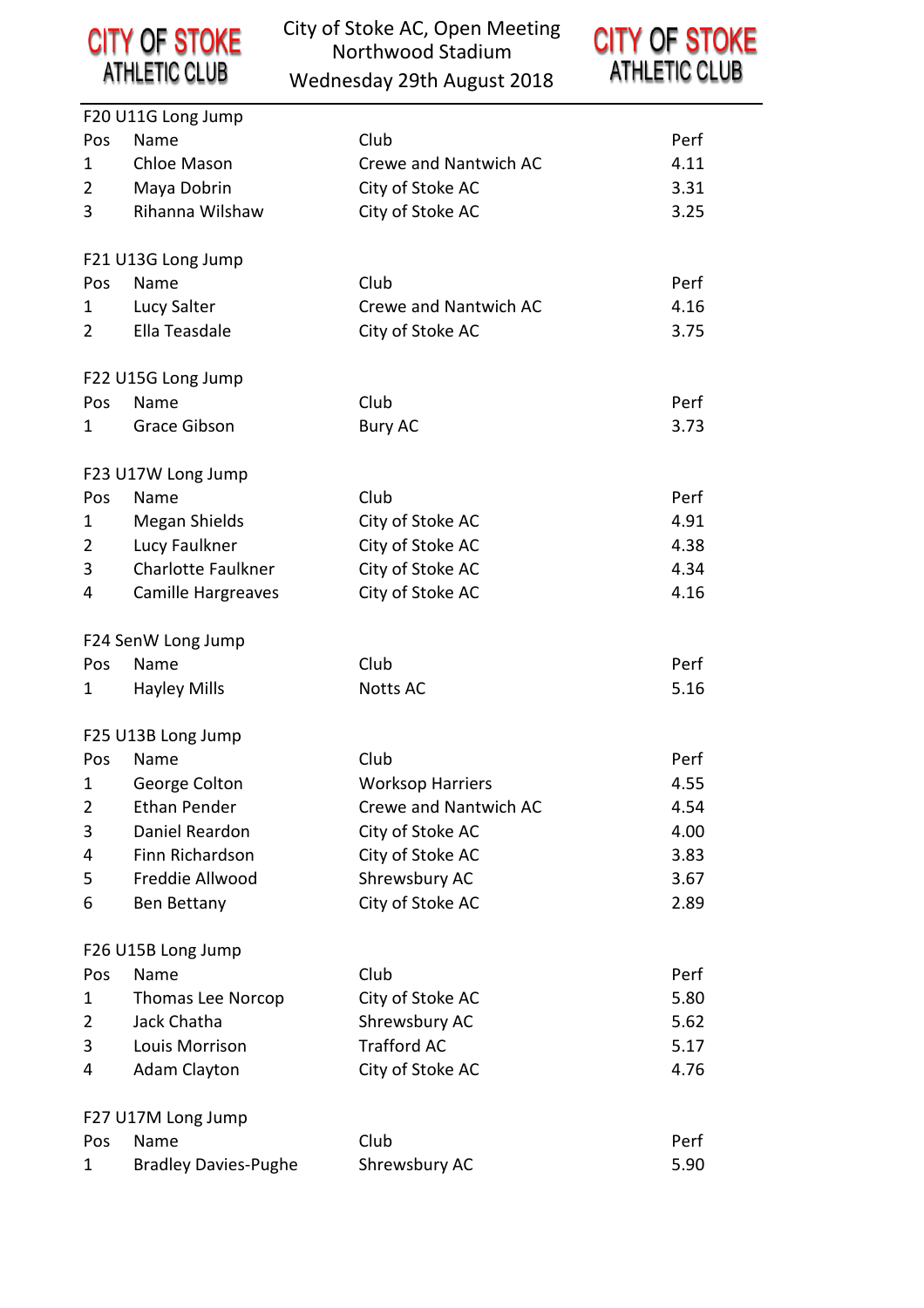**CITY OF STOKE**<br>ATHLETIC CLUB

|     | F28 SenM Long Jump          |                            |           |
|-----|-----------------------------|----------------------------|-----------|
| Pos | Name                        | Club                       | Perf      |
| 1   | Kieran Lee                  | City of Stoke AC           | 6.49      |
| 2   | Joey Courchene              | City of Stoke AC           | 3.81      |
|     |                             |                            |           |
|     | F36 U17W Triple Jump        |                            |           |
| Pos | Name                        | Club                       | Perf      |
|     | Megan Shields               | City of Stoke AC           | <b>NM</b> |
|     |                             |                            |           |
|     | F37 U15B Triple Jump        |                            |           |
| Pos | Name                        | Club                       | Perf      |
| 1   | Jack Chatha                 | Shrewsbury AC              | 12.00     |
| 2   | <b>Thomas Lee Norcop</b>    | City of Stoke AC           | 11.90     |
| 3   | Louis Morrison              | <b>Trafford AC</b>         | 11.19     |
|     |                             |                            |           |
|     | F38 U17M Triple Jump        |                            |           |
| Pos | Name                        | Club                       | Perf      |
| 1   | Adam Visram Cipolletta      | Solihull & Small Heath AC  | 12.91     |
| 2   | <b>Bradley Davies-Pughe</b> | Shrewsbury AC              | 12.33     |
|     |                             |                            |           |
|     | F29 U17W Discus 1Kg         |                            |           |
| Pos | Name                        | Club                       | Perf      |
| 1   | Lily-may Pursey             | Rugby & Northampton AC     | 29.42     |
|     |                             |                            |           |
|     | F30 U20W Discus 1Kg         |                            |           |
| Pos | Name                        | Club                       | Perf      |
| 1   | Aimee Fellows               | Chesterfield & District AC | 32.33     |
|     | F31 SenW Discus 1Kg         |                            |           |
|     | Pos Name                    | Club                       | Perf      |
| 1   | Emma Rathbone               | <b>Birchfield Harriers</b> | 32.98     |
| 2   | <b>Vicky James</b>          | City of Stoke AC           | 12.45     |
|     |                             |                            |           |
|     | F32 U15B Discus 1.25Kg      |                            |           |
| Pos | Name                        | Club                       | Perf      |
| 1   | Dougie Steven               | City of Stoke AC           | 27.02     |
| 2   | James Stanyer               | City of Stoke AC           | 25.38     |
|     |                             |                            |           |
|     | F33 U17M Discus 1.5Kg       |                            |           |
| Pos | Name                        | Club                       | Perf      |
| 1   | Jack Turner                 | Cannock & Stafford AC      | 39.84     |
| 2   | Jake Sisson                 | Charnwood AC               | 37.82     |
|     |                             |                            |           |
|     | F34 U20M Discus 1.75Kg      |                            |           |
| Pos | Name                        | Club                       | Perf      |
| 1   | Cai Burr                    | Maldwyn Harriers           | 25.68     |
| 2   | Kamili Bell                 | <b>Bury AC</b>             | 19.80     |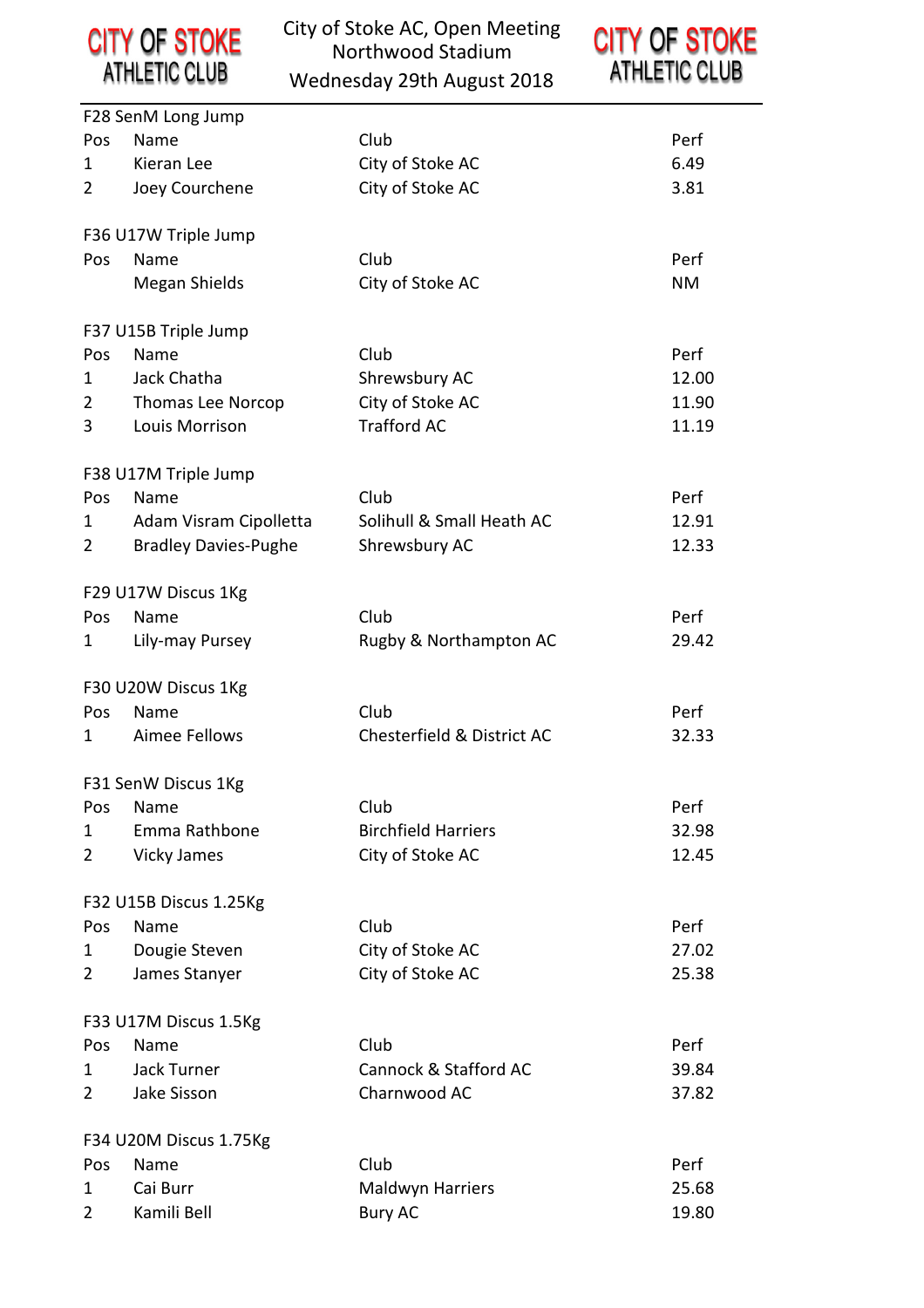

|                | F35 SenM Discus 2Kg       |                                      |           |
|----------------|---------------------------|--------------------------------------|-----------|
| Pos            | Name                      | Club                                 | Perf      |
| 1              | Najee Fox                 | <b>Birchfield Harriers</b>           | 48.40     |
| 2              | Christopher Kay           | Leicester Coritanian AC              | 35.13     |
| 3              | Daniel Upton              | <b>Trafford AC</b>                   | 34.54     |
| 4              | John Watts                | Northern Masters AC                  | 32.82     |
| 5              | <b>Hugh Williams</b>      | Woodford Green AC With Essex Ladies  | 32.09     |
| 6              | <b>Alison Dale</b>        | <b>Bury AC</b>                       | 15.01     |
|                | F39 U15G High Jump        |                                      |           |
| Pos            | Name                      | Club                                 | Perf      |
| 1              | <b>Heather Law</b>        | Cannock & Stafford AC                | 1.35      |
| 2              | Macy Preece               | Crewe and Nantwich AC                | 1.30      |
|                | Rosella Togo              | <b>Bury AC</b>                       | <b>NM</b> |
|                | F40 U17W High Jump        |                                      |           |
| Pos            | Name                      | Club                                 | Perf      |
| 1              | Sophie Vernon             | Shrewsbury AC                        | 1.50      |
| $\overline{2}$ | <b>Charlotte Faulkner</b> | City of Stoke AC                     | 1.35      |
|                | F41 U13B High Jump        |                                      |           |
| Pos            | Name                      | Club                                 | Perf      |
| 1              | <b>Ethan Pender</b>       | Crewe and Nantwich AC                | 1.35      |
| $\overline{2}$ | George Colton             | <b>Worksop Harriers</b>              | 1.30      |
| 3              | Jack Kinrade              | Shrewsbury AC                        | 1.25      |
|                | F42 U15B High Jump        |                                      |           |
| Pos            | Name                      | Club                                 | Perf      |
| 1              | Luca Michalowski          | Charnwood AC                         | 1.55      |
| $\overline{2}$ | <b>Adam Clayton</b>       | City of Stoke AC                     | 1.45      |
| 3              | Zack Michalowski          | Charnwood AC                         | 1.40      |
|                | F43 U17M High Jump        |                                      |           |
| Pos            | Name                      | Club                                 | Perf      |
| 1              | Owen Sproston             | City of Stoke AC                     | 1.63      |
|                | F45 U13G Javelin 400g     |                                      |           |
| Pos            | Name                      | Club                                 | Perf      |
| 1              | <b>Isabelle Fellows</b>   | Chesterfield & District AC           | 27.94     |
|                | F46 U13B Javelin 400g     |                                      |           |
| Pos            | Name                      | Club                                 | Perf      |
| 1              | Joseph Nash               | City of Stoke AC                     | 32.63     |
| 2              | Sam Haines                | Ivanhoe Robins Junior Athletics Club | 22.88     |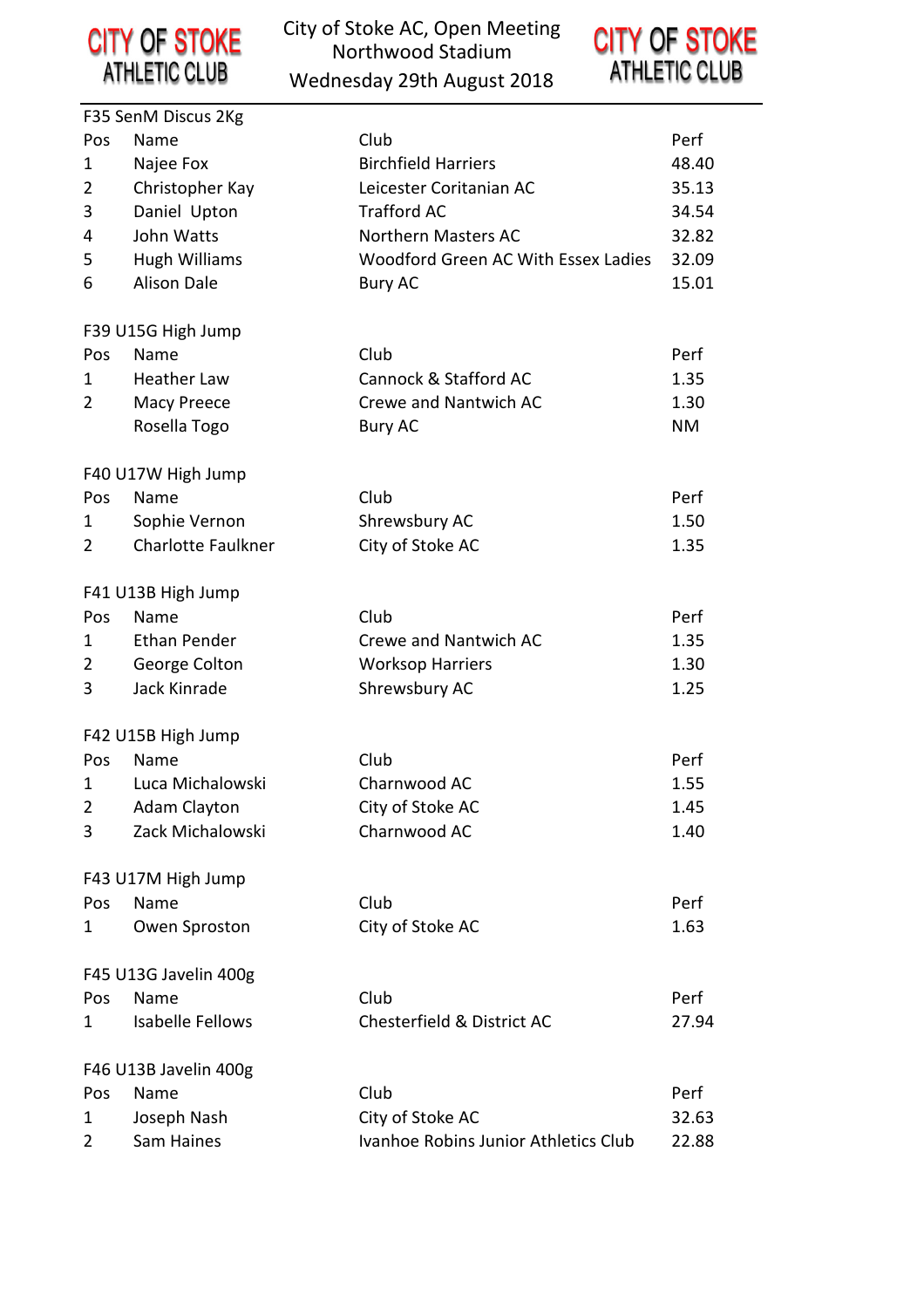| <b>CITY OF STOKE</b> | City o |
|----------------------|--------|
| <b>ATHLETIC CLUB</b> | he W   |

|                | F47 U15G Javelin 500g |                            |       |
|----------------|-----------------------|----------------------------|-------|
| Pos            | Name                  | Club                       | Perf  |
| $\mathbf{1}$   | <b>Emily Stenson</b>  | <b>Burton AC</b>           | 17.56 |
|                |                       |                            |       |
|                | F48 U17W Javelin 500g |                            |       |
| Pos            | Name                  | Club                       | Perf  |
| $\mathbf{1}$   | Francesca Sharpe      | <b>Burton AC</b>           | 36.71 |
| $\overline{2}$ | Lucy Faulkner         | City of Stoke AC           | 17.30 |
|                | F49 U20W Javelin 600g |                            |       |
| Pos            | Name                  | Club                       | Perf  |
| 1              | Charlotte Jones       | Charnwood AC               | 33.17 |
|                |                       |                            |       |
|                | F50 SenW Javelin 600g |                            |       |
| Pos            | Name                  | Club                       | Perf  |
| 1              | Emma Hamplett         | <b>Birchfield Harriers</b> | 47.58 |
| $\overline{2}$ | Annette Webster       | <b>Burton AC</b>           | 17.47 |
|                | F51 U15B Javelin 600g |                            |       |
| Pos            | Name                  | Club                       | Perf  |
| 1              | Jakob Davis           | City of Stoke AC           | 28.12 |
| $\overline{2}$ | Harry Hollands        | <b>Burton AC</b>           | 22.48 |
|                | F52 U17M Javelin 700g |                            |       |
| Pos.           | Name                  | Club                       | Perf  |
| 1              | Owen Sproston         | City of Stoke AC           | 44.67 |
|                |                       |                            |       |
|                | F53 U20M Javelin 800g |                            |       |
| Pos            | Name                  | Club                       | Perf  |
| 1              | Mathew Bryce          | <b>Witney Road Runners</b> | 42.98 |
| $\overline{2}$ | Cai Burr              | Maldwyn Harriers           | 38.34 |